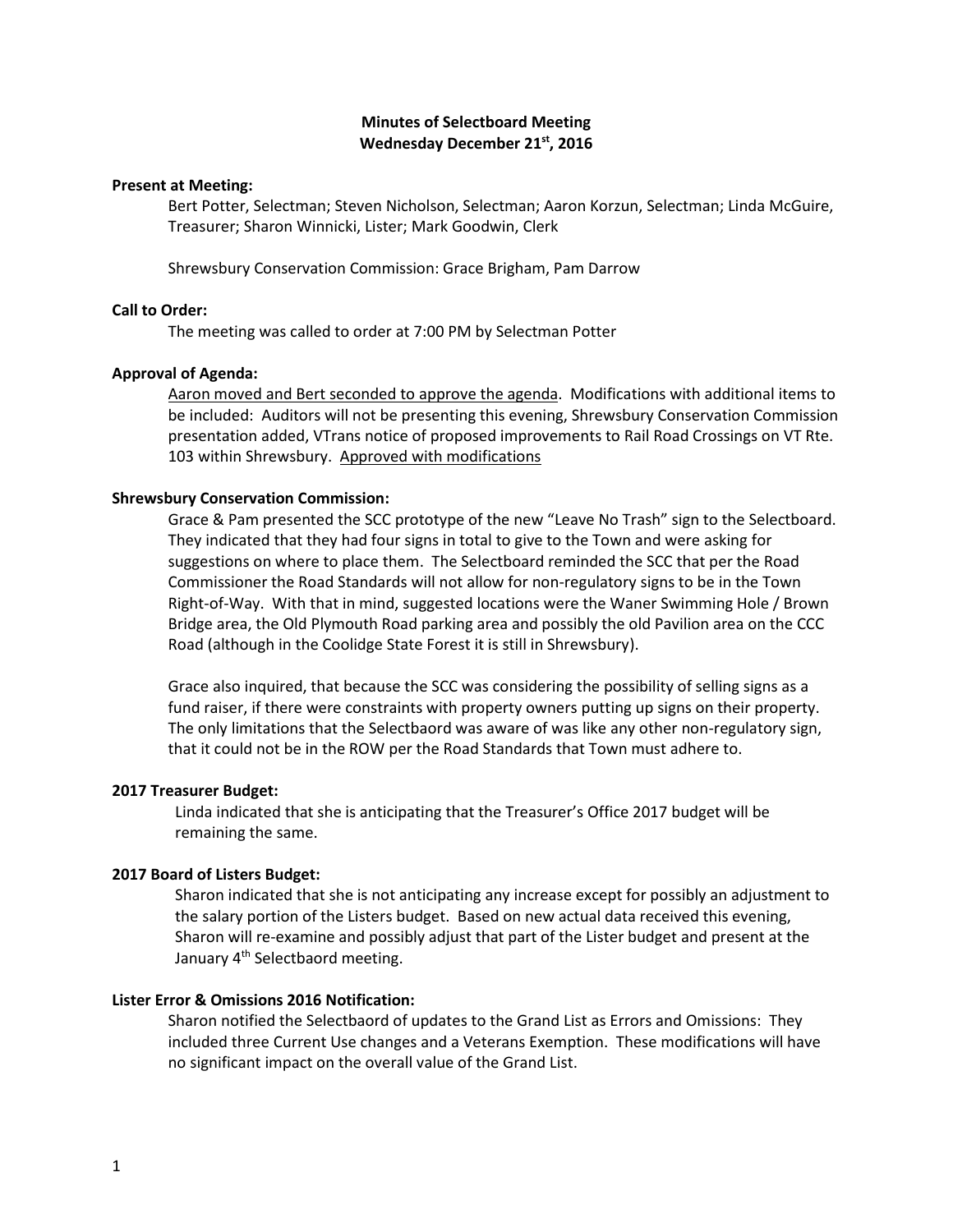Bert moved and Aaron seconded to approve the Error and Omissions Report as presented by the Listers. Approved.

### **2017 Clerk's Office Budget:**

Mark indicated that he is anticipating that the Clerk's Office 2017 budget will be remaining the same.

## **Liquor License- Crisanver House:**

Bert moved and Aron seconded to approve the 2017 Liquor License for Crisanver House. Discussion: all paperwork and appropriate fees were included in the renewal application. Approved.

### **2017 Solicitations for the 2017 Annual Meeting Warning:**

The Clerk reported that the Town had received two solicitations for inclusion on the 2017 Annual Town Meeting Warning. One solicitation was from Big Heavy World of Burlington which is a 501 (c)(3) *organization working to bring the state's musicians together to strengthen their ability to help each other, foster and champion the contribution of music to the economies of the towns across the state and work to preserve original Vermont made music for future generations*. The Clerk will respond back that the Selectbaord does not see any direct benefit to the Town of Shrewsbury and does not consider the request an appropriate social service program per 24 V.S.A. §2691 for inclusion on the Town Warning. The Clerk will respond back to the requesters indicating the same.

The second solicitation was from the Vermont Rural Fire Protection Program. This is an organization that has evolved from the previous George D. Aiken Resource Conservation & Development Council which was disbanded sometime around 2011- 2012. The organization essentially spearheads the Dry Hydrant initiative that the Aiken Conservation & Development Council used to coordinate. The solicitation was withdrawn and will possibly be requested with the appropriate presentation to the Selectbaord in the summer of 2017.

## **Work in the Right of Way:**

The Road Commissioner returned the application from Walnut Hill Realty in regards to creating a curb cut for 211 Frank Lord Road with his comments and requirements. Bert moved and Steven seconded to approve the request for Work in the Right of Way for 211 Frank Lord Road, with the stipulation that the Road Commissioner's requirements be adhered to. Approved

# **VTrans Proposed work on VT Rte. 103 RR Crossings:**

The Selectboard acknowledges the proposed VTrans work for the Rail Road crossings on VT Rte. 103 in Shrewsbury (and Cavendish), and has no particular comment to VTrans regarding the project for submission.

## **Open to the Public:**

No members of the public present

### **New Business:**

Bert notified the Selectbaord of a solicitation letter from an Public Accounting firm that he will add to the list of possible firms to send a RFP and utilize when the Town conducts its' next audit.